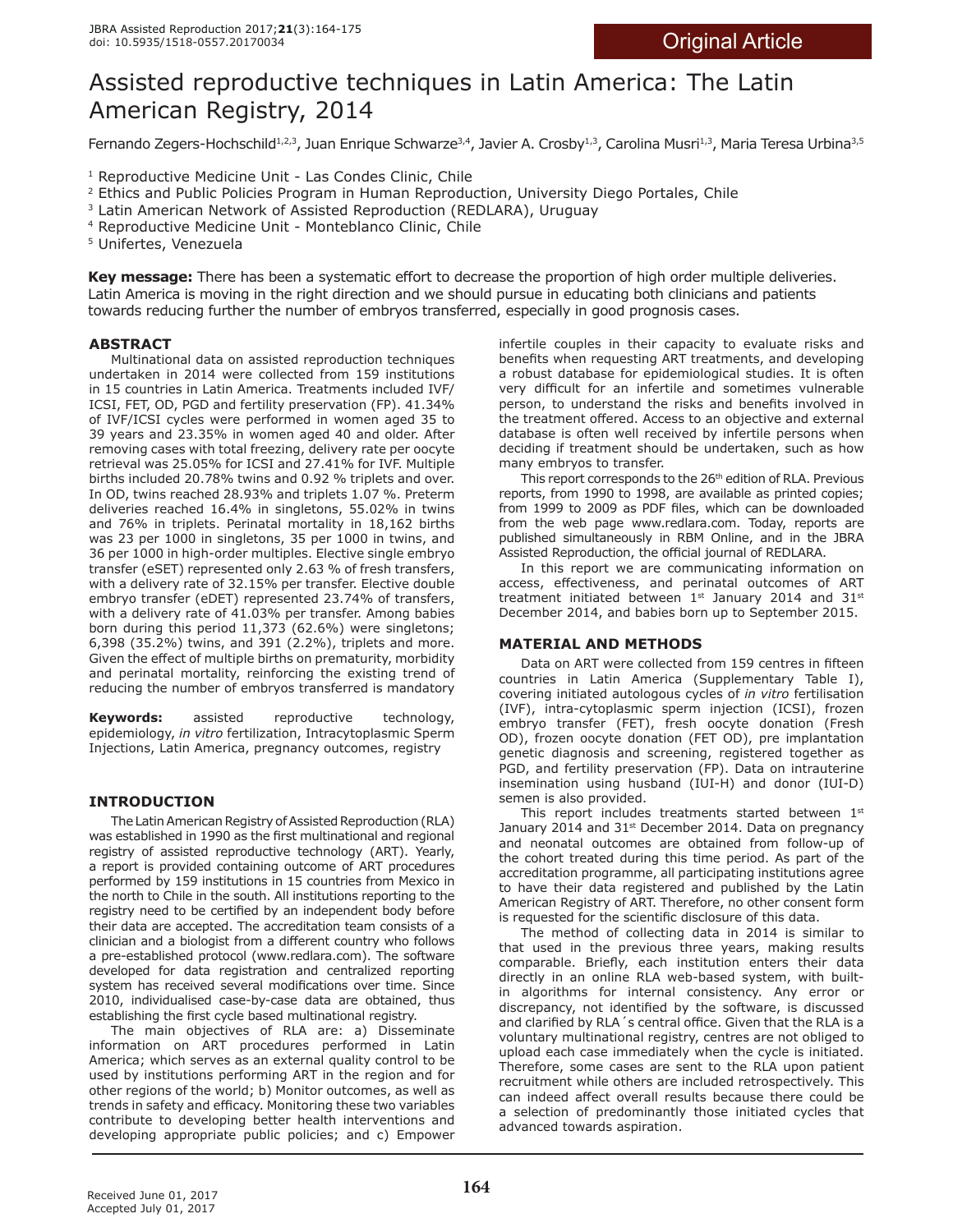Definitions used refer to the glossary developed by the International Committee for Monitoring Assisted Reproductive Technologies (ICMART) and the World Health Organization (WHO) (Zegers-Hochschild *et al.*, 2009). Preimplantation genetic diagnosis and screening are registered together as PGD.

When appropriate, a chi-squared test to analyse independence of categorical variables is used. A *p*-value less than 0.05 was considered statistically significant. Relative risks are presented with the corresponding 95% confdence interval.

### **RESULTS**

#### **Participation**

One hundred and ffty-nine centres in 15 countries reported ART procedures performed during 2014. The majority of centres were located in Brazil (n=54 clinics), Mexico (n=31 clinics), and Argentina (n=24 clinics) (Table 1).

## **Size of participating institutions**

A total of 65,534 initiated cycles were reported, corresponding to IVF/ICSI, FET, Fresh OD, FET OD and fertility preservation (FP) cycles. The mean number of initiated cycles by institution was 379 (SD402). Of the reporting centres, 17% performed ≤100 cycles; 36% between 100 and 250 cycles; 24% between 251 and 500 cycles; 15% between 500 and  $1,000$  cycles; and  $8\% \ge 1,000$  cycles.

#### **Number of treatment cycles per technique and availability**

Out of 65,534 cycles reported during 2014, 38,086 corresponded to initiated IVF/ICSI cycles (1,592 more than in 2013, 4.4%); 13,545 initiated FET (2,633 more than in 2013; 24.1%); 11,194 initiated fresh OD and

FET OD cycles (2,760 more than in 2013; 32.7%) and 2,709 initiated FP, (1093 cycles more than 2013; 67.6%) (Zegers-Hochschild *et al.*, 2016;b).

Of the 38,086 IVF/ICSI cycles, at least one metaphase-2 oocyte was recovered in 35,023 aspirations (92.00% of cases). The preferred method for insemination was ICSI (85.47%) and at least one embryo was transferred in 25,704 cases. The three main reasons for no embryo transfer were: 6,457 cases of total embryo cryopreservation, 1,391 cases of abnormal *in vitro* embryo development, and 1,218 cases of total fertilization failure. There were 253 cases where no normal embryos were obtained after PGD as well as other gamete/embryo abnormalities.

Availability of assisted reproductive techniques is still very low in Latin America; in 2014 it reached 116 initiated cycles per million people, ranging from 6 cycles per million in Dominican Republic to 348.8 cycles per million in Argentina (Table 1).

#### **Outcome of pregnancies and deliveries**

Table 2 shows the clinical pregnancy rate (CPR) and delivery rate (DR) per oocyte pick-up (OPU) in IVF/ICSI cycles. Both CPR and DR per OPU were higher in IVF cycles than in ICSI cycles (27.59% and 25.16%, *p*<0.001; 22.76%, and 20.40%, *p*<0.001, respectively). The CPR and DR per OPU increased considerably when cycles with total embryo cryopreservation were subtracted, reaching a DR/OPU of 27.4% for ICSI and 25.05% for IVF.

In fresh cycles, both CPR and DR per ET were higher in OD than in autologous cycles reaching 50.87% and 42.59%, respectively, in OD cycles (Table 3).

Also in FET cycles, both CPR and DR were higher when embryos were obtained from donated oocytes compared with autologous oocytes (37.92% versus 34.92%; 30.93%, versus 28.47%) (Table 3).

|                | Table 1. ART procedures reported to RLA and access in 2014. |                       |                         |                   |                          |                          |                      |                 |        |                         |
|----------------|-------------------------------------------------------------|-----------------------|-------------------------|-------------------|--------------------------|--------------------------|----------------------|-----------------|--------|-------------------------|
| <b>Country</b> | <b>Number</b><br>оf                                         |                       |                         | <b>Total</b>      | Availability,<br>cycles/ |                          |                      |                 |        |                         |
|                | clinics                                                     | IVF/ICSI <sup>a</sup> | <b>IVF</b> <sup>b</sup> | ICSI <sup>b</sup> | <b>FET<sup>a</sup></b>   | Fresh<br>OD <sup>a</sup> | OD(FET) <sup>a</sup> | FP <sup>a</sup> |        | $m$ illion <sup>1</sup> |
| Argentina      | 24                                                          | 9,083                 | 954                     | 7,215             | 2,903                    | 1,826                    | 663                  | 505             | 14,980 | 348.8                   |
| Bolivia        | 3                                                           | 430                   | 221                     | 195               | 41                       | 86                       | 13                   | 6               | 576    | 55.7                    |
| <b>Brazil</b>  | 54                                                          | 16,474                | 878                     | 14,473            | 6,877                    | 1,728                    | 943                  | 1,247           | 27,269 | 133.4                   |
| Chile          | 9                                                           | 2,111                 | 124                     | 1,792             | 881                      | 461                      | 188                  | 150             | 3,791  | 211.0                   |
| Colombia       | 11                                                          | 1,196                 | 357                     | 753               | 289                      | 246                      | 102                  | 35              | 1,868  | 38.5                    |
| Ecuador        | 6                                                           | 663                   | 181                     | 398               | 200                      | 228                      | 59                   | 168             | 1,318  | 81.6                    |
| Guatemala      | $\mathbf{1}$                                                | 103                   | 60                      | 42                | 33                       | 17                       | $\overline{4}$       | $\overline{4}$  | 161    | 10.0                    |
| Mexico         | 31                                                          | 4,862                 | 1,390                   | 3,205             | 1,499                    | 2,016                    | 744                  | 100             | 9,221  | 76.6                    |
| Nicaragua      | 1                                                           | 98                    | 17                      | 68                | $\Omega$                 | 14                       | 0                    | $\Omega$        | 112    | 18.0                    |
| Panama         | $\mathbf{1}$                                                | 239                   | $\Omega$                | 196               | 65                       | 46                       | 25                   | 14              | 389    | 97.7                    |
| Paraguay       | $\mathbf{1}$                                                | 75                    | 37                      | 25                | 18                       | 17                       | 4                    | 0               | 114    | 16.3                    |
| Peru           | $\overline{7}$                                              | 1,286                 | 443                     | 755               | 445                      | 742                      | 478                  | 433             | 3,384  | 108.1                   |
| Dominican R.   | 1                                                           | 30                    | 11                      | 19                | 5                        | 32                       | $\mathbf 0$          | $\mathbf 0$     | 67     | 6.4                     |
| Uruguay        | 2                                                           | 317                   | 30                      | 238               | 78                       | 84                       | 22                   | 13              | 514    | 150.3                   |
| Venezuela      | $\overline{7}$                                              | 1,119                 | 385                     | 561               | 211                      | 286                      | 120                  | 34              | 1,770  | 58.2                    |
| Total          | 159                                                         | 38,086                | 5,088                   | 29,935            | 13,545                   | 7,829                    | 3,365                | 2,709           | 65,534 | 116                     |

<sup>a</sup> Initiated cycles.

<sup>b</sup> Oocyte pick-ups with ≥1 mature oocyte.

1 Number of cycles in the country divided by its population in 2014 (World Population Data Sheet, World Bank).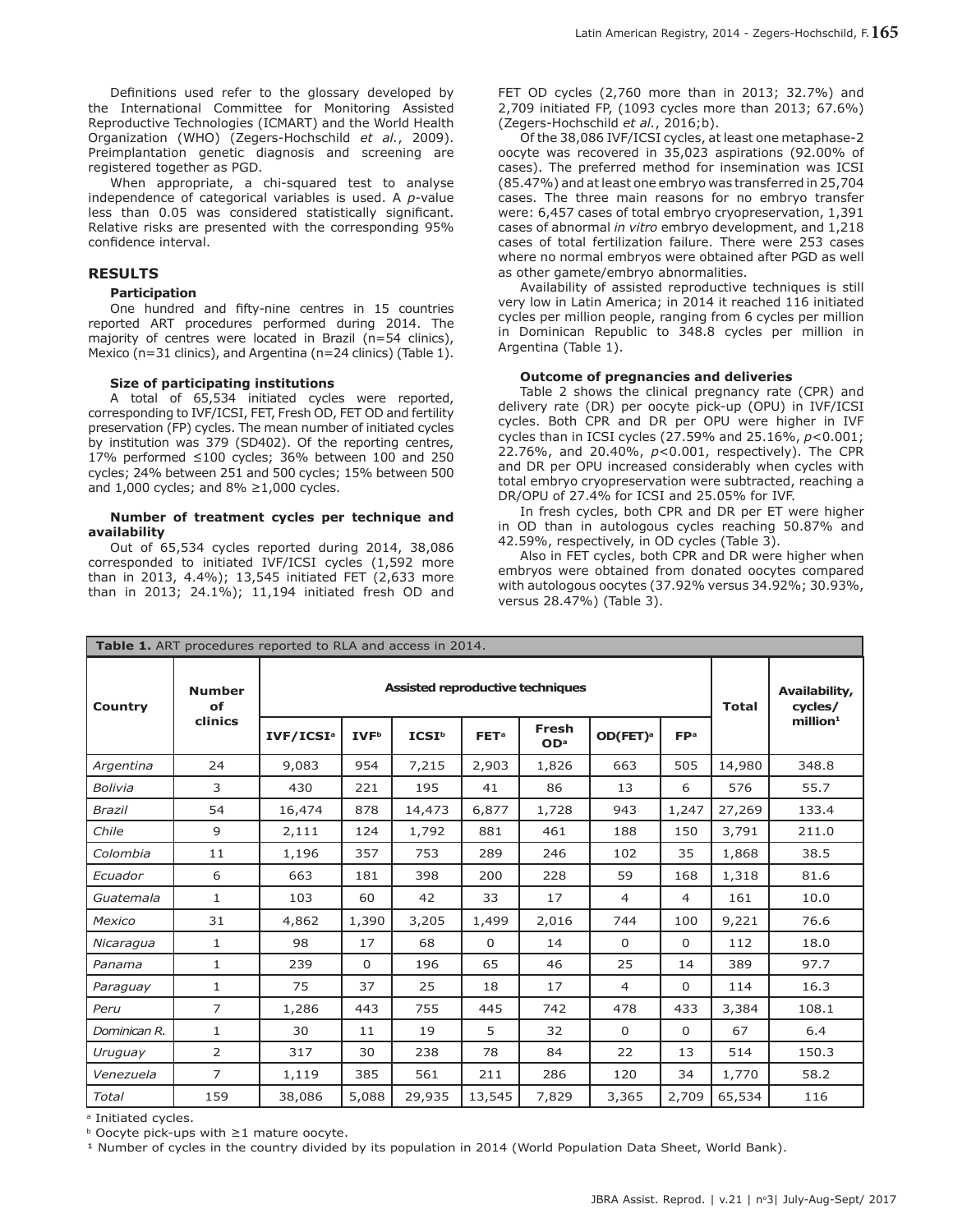| <b>Table 2.</b> Clinical pregnancy rate and delivery rate in IVF/ICSI cycles in 2014. |                         |                                                       |                                                     |                                 |                                    |  |  |  |  |
|---------------------------------------------------------------------------------------|-------------------------|-------------------------------------------------------|-----------------------------------------------------|---------------------------------|------------------------------------|--|--|--|--|
| <b>ART</b> procedure                                                                  | Oocyte pick up<br>(OPU) | <b>Clinical preg-</b><br>nancy rate per<br><b>OPU</b> | <b>Clinical preg-</b><br>nancy rate per<br>$OPU(*)$ | <b>Delivery rate</b><br>per OPU | <b>Delivery rate</b><br>per OPU(*) |  |  |  |  |
| ICSI                                                                                  | 29,935                  | 25.16%                                                | 30.89%                                              | 20.40%                          | 25.05%                             |  |  |  |  |
| <b>IVF</b>                                                                            | 5,088                   | 27.59%                                                | 33.24%                                              | 22.76%                          | 27.41%                             |  |  |  |  |
| P-value                                                                               |                         | 0.001                                                 | 0.009                                               | < 0.001                         | 0.002                              |  |  |  |  |

OPU = oocyte pick up with at least one mature oocyte

(\*) Excluding cycles with total embryo cryopreservation.

| <b>Table 3.</b> Clinical pregnancy rate and delivery rate in IVF/ICSI cycles in 2014. |                             |                                   |                      |  |  |  |  |  |  |
|---------------------------------------------------------------------------------------|-----------------------------|-----------------------------------|----------------------|--|--|--|--|--|--|
| <b>ART</b> procedure                                                                  | <b>Embryo transfer (ET)</b> | Clinical pregnancy rate<br>per ET | Delivery rate per ET |  |  |  |  |  |  |
| Fresh OD                                                                              | 6,161                       | 50.87%                            | 42.59%               |  |  |  |  |  |  |
| <b>FET</b>                                                                            | 13,114                      | 34.92%                            | 28.47%               |  |  |  |  |  |  |
| OD (FET)                                                                              | 3,262                       | 37.92%                            | 30.93%               |  |  |  |  |  |  |

Not consistent with Table 1.

 $OD =$  oocyte donation.

FET = frozen/thawed embryo transfer.

#### **Age distribution**

The mean age of women undergoing IVF/ICSI was 36.4 (SD4.5). The majority of cycles were performed in women aged 35 to 39 years (41.34%), followed by women aged 40 and older (23.35%); which means that 64.7% of women using autologous ART are ≥35 years. The mean age of women undergoing fresh OD was 41.3 (SD5.1); and the majority of cycles were performed in women aged 40 years and older (67.3%). As expected the DR per embryo transfer decreased with advancing age in the case of IVF/ ICSI, but not in fresh OD (Figure 1).

### **Number of embryos transferred and multiple births**

Table 4 summarises the number of embryos transferred after IVF/ICSI, with a mean of 2.06 embryos (range 1-6). There were 4,691 single embryo transfers (SET), which correspond to 18.25% of all transfers (16.9% in 2013). Of these, only 675 were elective SET, representing a 2.63% of ET. There were 15,435 double embryo transfers (DET), which correspond to 60.05% of ET (57.2% in 2013). Of these, 6,103 were elective DET, a 23.74% of ET.

In women ≤34 years, the mean number of embryos transferred remained almost unchanged, at 2.01 embryos (range 1 to 5). In this age group 13.77% were SET, 72.01% DET, and in 13.44% TET (three embryos transferred); while more than TET occurred in 0.78% of transfers. In this age category the proportion of eSET accounted for 3.82% of ET, and eDET for 34.16% of ET. Overall the CPR per ET reached 35.08%, while the DR per ET reached 28.53%. Of the 7,334 deliveries registered, 78.31% were singletons, 20.78% were twins, and 0.92% were triplets and higher.

Table 5 summarises the number of embryo transfers in fresh OD, where the mean number of embryos transferred reached 2.17 (range 1-6). There were 499 SET, which correspond to 8.1% of ET (7.02% in 2013). Of these, 366 were eSET representing a 5.94% of ET. There were 4,281 DET, which correspond to 69.49% of ET (65.82% in 2013). Of these, 3,131 were eDET; a 50.82% of ET.

Overall the CPR per ET reached 50.87%, while the DR per ET reached 42.59%. Of the 2,624 deliveries registered, 70.01% were singletons, 28.93% were twins, and 1.07% were triplets and higher.

Table 6 summarises the number of embryos transferred in FET, where the mean number of embryos transferred reached 2.06 (range 1-5). There were 2,917 SET, which

correspond to 22.24% of ET (26.52% in 2013). There were 8,096 DET, which correspond to 61.74% of ET (61.84% in 2013). Overall the CPR per ET reached 34.92%, while the DR per ET reached 28.47%. Of the 3,734 deliveries registered, 80.34% were singletons, 18.93% were twins, and 0.72% were triplets and higher.

Table 7 summarises the number of embryos transfers in FET OD, where the mean number of embryos transferred reached 1.95 (range 1-6). There were 670 SET, which correspond to 20.54% of ET (31.20% in 2013). There were 1,930 DET, which correspond to 59.17% of ET (37.69% in 2013). Overall the CPR per ET reached 37.92%, while the DR per ET reached 30.93%. Of the 1,009 deliveries registered, 78.59% were singletons, 20.71% were twins, and 0.69% were triplets and higher

#### **Outcome according to the number of ET and stage of development at transfer**

In women ≤34 years undergoing IVF/ICSI, the mean number of cleavage-stage embryos transferred was 2.05 (range 1-5) and 1.91 (range 1-4) when blastocysts were transferred. In fresh OD, the mean number of cleavagestage embryos transferred was 2.32 (range 1-5) and 2.00 (range 1-6) when blastocysts were transferred.

We also analyzed DR/ET according to the number of embryos transferred and developmental-stage of embryo at transfer. In IVF/ICSI as well as in fresh OD, the transfer of blastocysts was always associated with an increase in the DR/ET compared to cleaving stage embryos transfers, irrespective of the number of embryos transferred. In the case of IVF/ICSI, the DR/ET reached 35.80% when blastocysts were transferred, and 26.02% when cleavagestage embryos were transferred (RR 1.37, CI95% 1.32- 1.43; *p*<0.0001). In the case of fresh OD, the DR/ET was 51.14% when blastocysts where transferred, and 28.47% when cleavage-stage embryos were transferred (RR 1.80, CI95% 1.72-1.88; *p*<0.0001).

When including all transfers, irrespective of the stage of development at transfer, DR/ET in IVF/ICSI, was 15.16% for one embryo, 31.88%, for two embryos and 30.51% when three-or-more embryos were transferred (one vs*.* two *p*<0.0001; two vs*.* three-and-more *p*=0.0591). Furthermore, elective single embryo transfer was associated to 32.15% DR/ET; while elective double embryo transfer was associated to 41.03% DR/ET.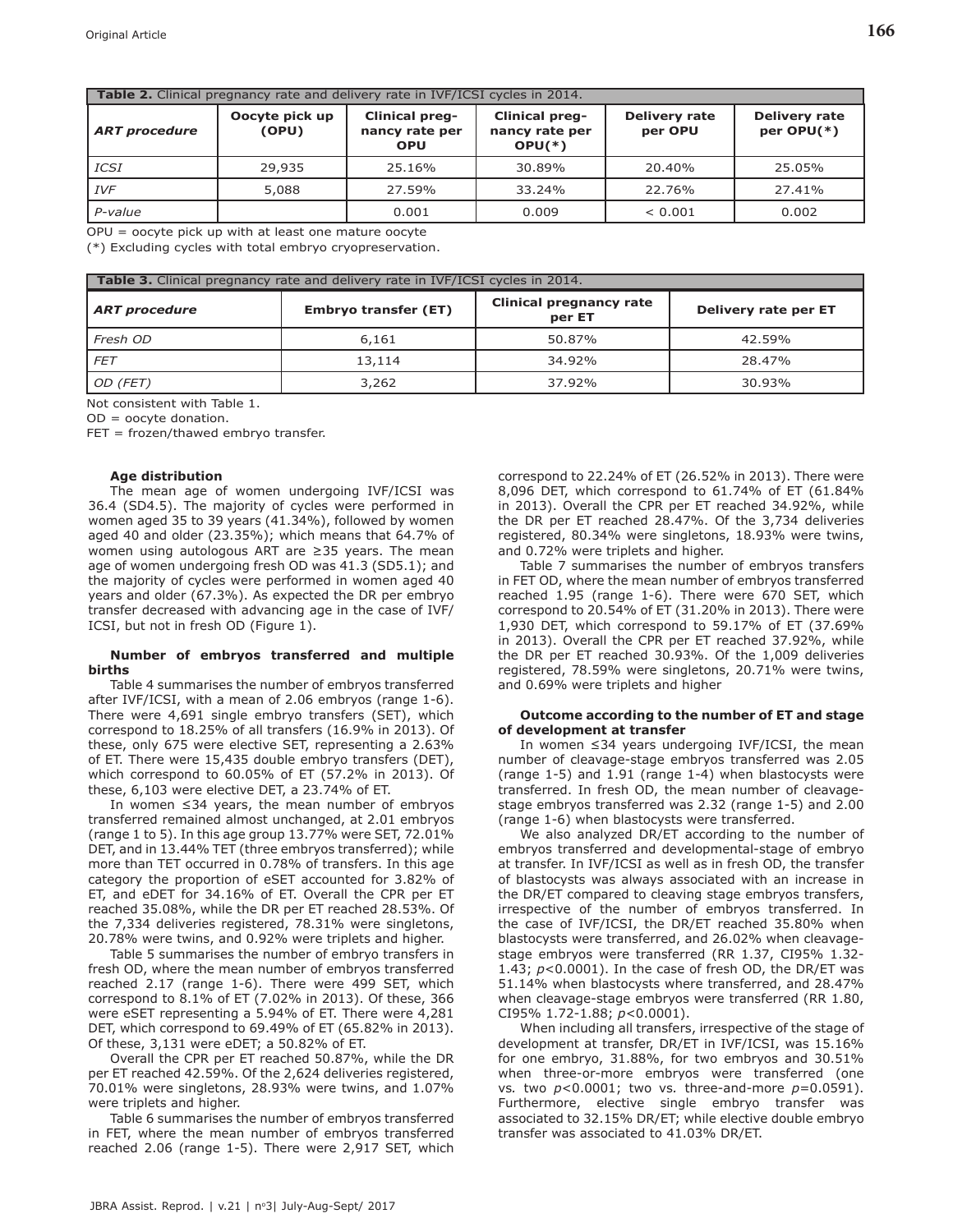

**Figure 1.** Comparison of delivery rate per embryo transfer IVF/ICSI and fresh OD cycles RLA 2014.

|                          | Table 4. Clinical pregnancy rate, delivery rate and gestational order according to the number of embryos transferred in |  |  |  |  |  |  |  |
|--------------------------|-------------------------------------------------------------------------------------------------------------------------|--|--|--|--|--|--|--|
| IVF/ICSI cycles in 2014. |                                                                                                                         |  |  |  |  |  |  |  |

| Number of              |        | Total ET      |        | <b>Deliveries</b> |         |                  |             |                       |  |  |
|------------------------|--------|---------------|--------|-------------------|---------|------------------|-------------|-----------------------|--|--|
| transferred<br>embryos | Number | $\frac{0}{0}$ | CPR/ET | Total<br>(number) | DR/ET   | Singleton<br>(%) | Twin<br>(%) | $\ge$ Triplets<br>(%) |  |  |
|                        | 4,691  | 18.25         | 20.34% | 711               | 15.157% | 98.03            | 1.97        |                       |  |  |
| $\overline{2}$         | 15,435 | 60.05         | 38.79% | 4,921             | 032%    | 76.06            | 23.41       | 0.53                  |  |  |
| l 3                    | 4,989  | 19.41         | 37.54% | 1,549             | 031%    | 76.31            | 21.11       | 2.58                  |  |  |
| $\geq 4$               | 589    | 2.29          | 33.28% | 153               | 026%    | 78.13            | 20.78       | 0.92                  |  |  |
| Total                  | 25,704 | 199           | 35.08% | 7,334             | .533%   | 78.31            | 20.78       | 0.92                  |  |  |

ET = embryo transfers.

CPR = clinical pregnancy rate.

DR = delivery rate.

 **Table 5.** Clinical pregnancy rate, delivery rate and gestational order according to the number of embryos transferred in fresh OD cycles in 2014.

| <b>Number of</b>       |        | <b>Total ET</b> |               | <b>Deliveries</b> |       |                         |             |                             |  |  |  |
|------------------------|--------|-----------------|---------------|-------------------|-------|-------------------------|-------------|-----------------------------|--|--|--|
| transferred<br>embryos | number | $\frac{1}{2}$   | <b>CPR/ET</b> | Total<br>(number) | DR/ET | <b>Singleton</b><br>(%) | Twin<br>(%) | ≥<br><b>Triplets</b><br>(%) |  |  |  |
| 1                      | 499    | 8.10            | 43.89         | 172               | 34.47 | 97.09                   | 2.91        |                             |  |  |  |
| 2                      | 4281   | 69.49           | 51.53         | 1852              | 43.26 | 68.03                   | 31.32       | 0.65                        |  |  |  |
| 3                      | 1246   | 20.22           | 51.69         | 548               | 43.98 | 67.52                   | 29.56       | 2.92                        |  |  |  |
| $\geq 4$               | 135    | 2.19            | 48.15         | 52                | 38.52 | 76.92                   | 23.08       |                             |  |  |  |
| Total                  | 6161   | 199             | 50.87         | 2624              | 42.59 | 70.01                   | 28.93       | 1.07                        |  |  |  |

ET = embryo transfers.

CPR = clinical pregnancy rate.

 $DR =$  delivery rate.

In OD cycles, the DR/ET was 34.47 % in SET, compared with 43.26% and 43.45%, when two or three-or-more embryos were transferred, respectively (one vs*.* two *p*=0.0002; two vs*.* three-and-more *p*=0.9014).

We compared the DR/ET in oocyte recipients with that of women ≤34 years old treated with IVF/ICSI (Figure 2).

The DR/ET after the transfer of one cleaving-stage embryo in fresh OD was not significantly different from the DR/ ET after IVF/ICSI in women ≤34 (RR 0.80, 95% CI 0.56- 1.14). The DR/ET after the transfer of two cleaving-stage embryos was a slightly lower in fresh OD than after IVF/ICSI in women ≤34 (RR 0.92, CI95% 0.86-0.99; *p*=0.0339).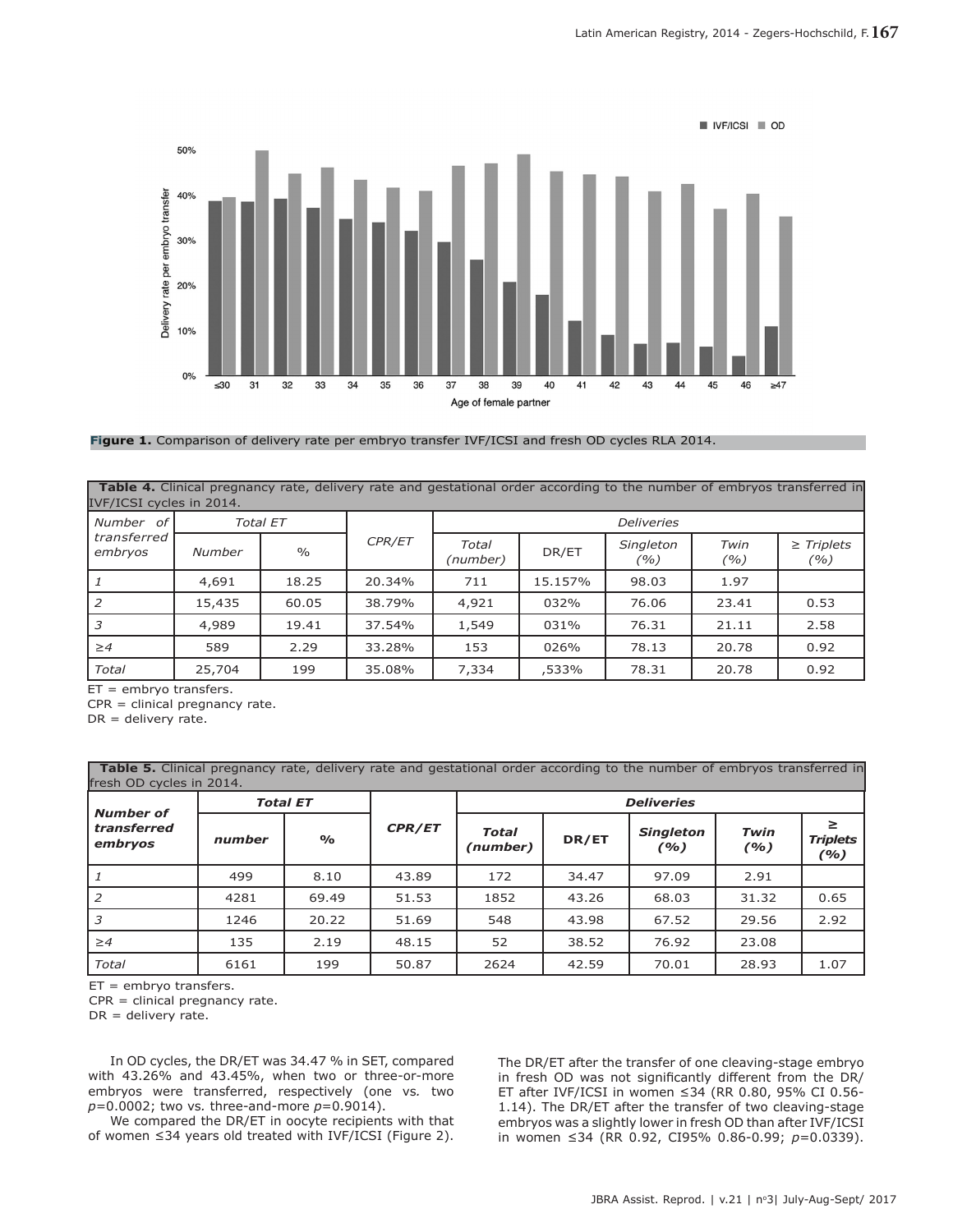| FET in 2014.           |        |                 |                   |                          |       |                         |             |                        |  |  |
|------------------------|--------|-----------------|-------------------|--------------------------|-------|-------------------------|-------------|------------------------|--|--|
| Number of              |        | <b>Total ET</b> | <b>Deliveries</b> |                          |       |                         |             |                        |  |  |
| transferred<br>embryos | number | $\frac{6}{6}$   | CPR/ET            | <b>Total</b><br>(number) | DR/ET | <b>Singleton</b><br>(%) | Twin<br>(%) | $\geq$ Triplets<br>(%) |  |  |
|                        | 2917   | 22.24           | 27.36             | 650                      | 22.28 | 98.61                   | 1.39        | 0.00                   |  |  |
| 2                      | 8096   | 61.74           | 38.33             | 2539                     | 31.36 | 77.31                   | 22.25       | 0.43                   |  |  |
| 3                      | 1949   | 14.86           | 32.38             | 508                      | 26.06 | 74.21                   | 23.23       | 2.56                   |  |  |
| $\geq 4$               | 152    | 1.16            | 30.92             | 37                       | 24.34 | 52.63                   | 39.47       | 7.89                   |  |  |
| Total                  | 13114  | 100.0           | 34.92             | 3734                     | 28.47 | 80.34                   | 18.93       | 0.72                   |  |  |

**Table 6.** Clinical pregnancy rate, delivery rate and gestational order according to the number of embryos transferred in

ET = embryo transfers.

CPR = clinical pregnancy rate.

 $DR =$  delivery rate.

 **Table 7.** Clinical pregnancy rate, delivery rate and gestational order according to the number of embryos transferred in OD(FET) in 2014.

| <b>Number of</b>       | <b>Total ET</b> |               |               | <b>Deliveries</b>        |       |                         |             |                       |  |  |
|------------------------|-----------------|---------------|---------------|--------------------------|-------|-------------------------|-------------|-----------------------|--|--|
| transferred<br>embryos | <b>Number</b>   | $\frac{O}{O}$ | <b>CPR/ET</b> | <b>Total</b><br>(number) | DR/ET | <b>Singleton</b><br>(%) | Twin<br>(%) | $\ge$ Triplets<br>(%) |  |  |
| $\perp$                | 670             | 20.54         | 33.43         | 179                      | 26.72 | 96.65                   | 3.35        | 0.00                  |  |  |
| $\overline{2}$         | 1930            | 59.17         | 39.69         | 623                      | 32.28 | 76.08                   | 23.43       | 0.48                  |  |  |
| 3                      | 608             | 18.64         | 37.50         | 192                      | 31.58 | 71.88                   | 27.08       | 1.04                  |  |  |
| $\geq 4$               | 54              | 1.66          | 35.19         | 15                       | 27.78 | 53.33                   | 33.33       | 13.33                 |  |  |
| Total                  | 3262            | 100.00        | 37.92         | 1009                     | 30.93 | 78.59                   | 20.71       | 0.69                  |  |  |

 $ET =$  embryo transfers.

CPR = clinical pregnancy rate.

 $DR =$  delivery rate.

The DR/ET after the transfer of one blastocyst in fresh OD was signifcantly higher than the DR/ET after IVF/ICSI in women ≤34 (RR 1.42, CI95% 1.18-1.70; *p*=0.0002). Furthermore, when two blastocysts were transferred, the DR/ET in fresh OD was also signifcantly higher than the DR/ET after IVF/ICSI in women ≤34 (RR 1.13, 95% CI 1.06-1.20; *p*<0.0001).

#### **Perinatal outcome and complications**

Table 8 summarises perinatal mortality. Data were available from 18,162 births. The perinatal mortality increased from 23 per 1,000 births in 11,373 singletons, to 35 per 1000 in 6,398 twins and 36 per 1000 in 391 triplets-and-higher. Overall, 37.38% of new-borns were multiple. In the case of fresh OD, this proportion increased to 46.58%; while in the case of IVF/ICSI in women younger than 35, the proportion of multiple babies reached 40.92% of the 4,506 new-borns.

Gestational age at delivery was reported in 12,110 deliveries (82.34% of deliveries). The overall risk of preterm birth (gestational weeks 20-36), increased from 16.40% in singletons, to 55.02% in twins, and 76.00% in triplets and higher. Furthermore, the risk of very preterm birth (gestational weeks 20-27) increased from nil in singleton, to 2.16% in twins and to 4.80% in triplets and higher.

During 2014, 142 cases of severe OHSS requiring hospitalization or major medical interventions were reported, together with 45 cases of haemorrhage, and 20 cases of infection presumably associated with ovarian puncture. It is likely that these conditions are underreported and only the most severe cases are reported.

## **PGD/PGS**

The RLA registers PGD and PGS together. 81 centres from 12 countries reported these procedures in 1,811 fresh cycles and 308 using cryopreserved embryo; resulting in 363 fresh embryo transfers and 261 FET. In fresh ET, a total of 117 clinical pregnancies were registered (32.23% per ET), and 85 deliveries (23.42% per ET). Corresponding fgures for FET were 100 pregnancies (38.31% per ET) and 95 deliveries (36.40% per ET).

The DR per initiated cycle in fresh cycles was strongly associated with the age of the female partner. It reached 7.42% in women ≤34 years (31/418); 5.15% in women 35-39 years (37/719); 2.95% in women 40-42 years (14/475); and 1.51% in women ≥43 years (3/199). No ET due to absence of normal embryos also increased with the age of the woman:  $13.16%$  (55 cases) in women ≤34 year, 19.47% (140 cases) in women 35-39 years; 31.16% (148 cases) in women 40-42 years; and 42.71% (85 cases) in women ≥43 years. Finally, DR per ET reached 27.19% (31/114), 26.81% (37/138), 16,87% (14/83), and 10.71% (3/28), respectively. Thus, the transfer of euploid blastocysts generates similar outcome in women up to the age of 39 years. After that, other factors might be responsible for a drop in the DR/ET irrespective of the apparent chromosomal indemnity of embryos after PGD/PGS.

#### **Fertility preservation (FP)**

A total of 2,709 initiated cycles for FP were reported in 2014. The mean age of women was 36 years, range 17 to 51 years. In 35 cases no oocytes were cryopreserved. The mean number of oocytes cryopreserved was 7.0, range 1 to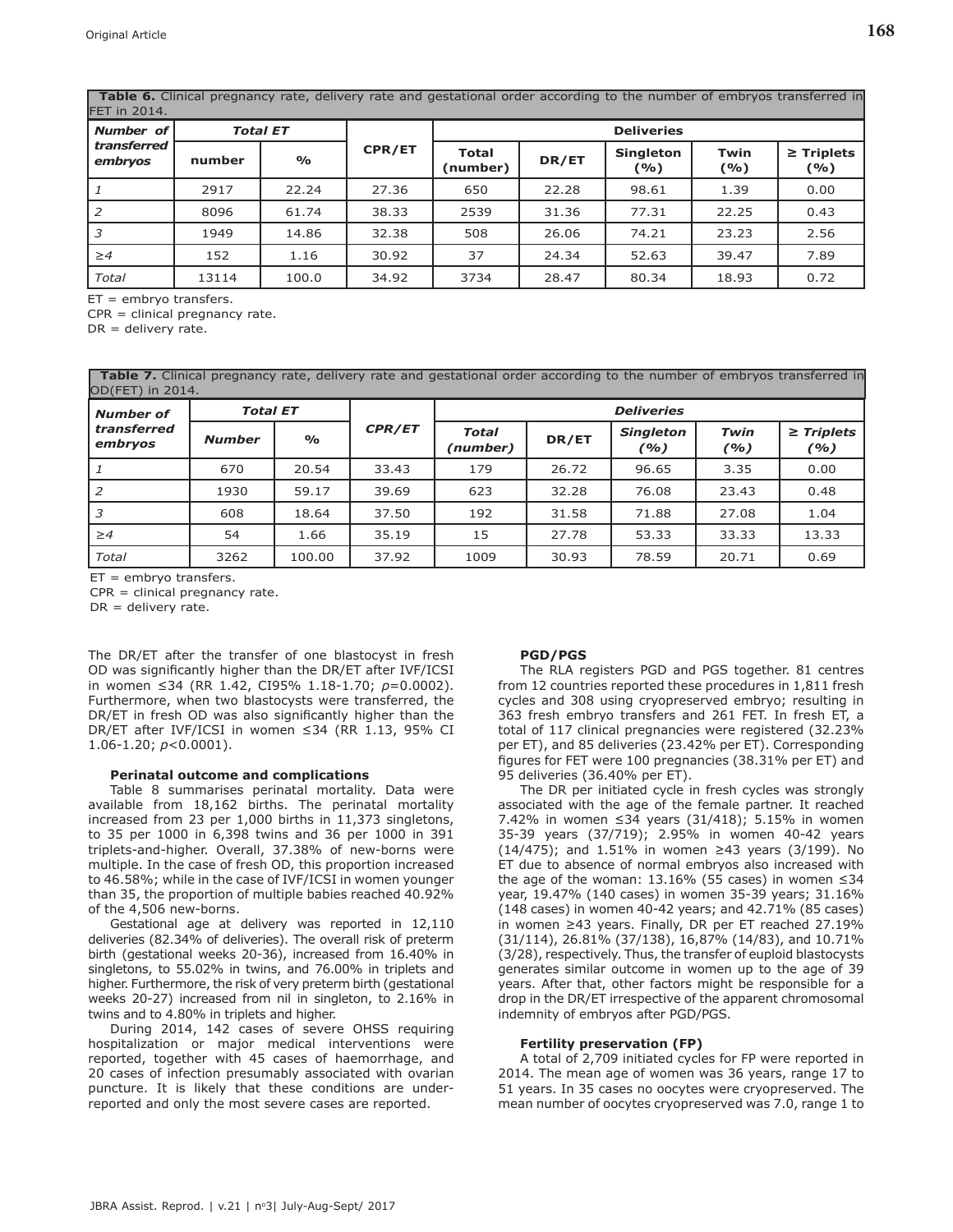

\*  $P=0.00339$ ; \*\*  $P=0.0002$ ; \*\*\* $P<0.0001$ 

**Figure 2.** DR per ET according to the number of embryos transferred and developmental stage of embryo(s) in women ≤34 years undergoing IVF/ICSI and women undergoing fresh OD, RLA 2014.

| <b>Table 8.</b> Perinatal mortality according to gestational order in 2014. |        |                  |           |       |           |           |                |           |           |
|-----------------------------------------------------------------------------|--------|------------------|-----------|-------|-----------|-----------|----------------|-----------|-----------|
|                                                                             |        | <b>Singleton</b> |           |       | Twin      |           | $\ge$ Triplets |           |           |
| <b>ART procedure</b>                                                        | LB     | <b>SB</b>        | <b>ND</b> | LB    | <b>SB</b> | <b>ND</b> | LB             | <b>SB</b> | <b>ND</b> |
| IVF/ICSI/other                                                              | 5,561  | 136              | 46        | 2886  | 106       | 56        | 193            | 6         | 4         |
| FET                                                                         | 2977   | 14               | 9         | 1397  | 9         | 8         | 83             | 0         | 0         |
| Fresh OD                                                                    | 1792   | 33               | 12        | 1473  | 30        | 15        | 80             | 3         |           |
| OD(FET)                                                                     | 780    | 5                | 8         | 415   |           | 2         | 21             | $\Omega$  | $\Omega$  |
| Total                                                                       | 11,110 | 188              | 75        | 6,171 | 146       | 81        | 377            | 9         | 5         |
| Perinatal mortality (*)                                                     |        | 23               |           |       | 35        |           |                | 36        |           |

(\*) proportion of still birth plus early neonatal death per 1,000 newborns.

 $LB = live birth; SB = still birth; ND = early neonatal death.$ 

39. In cases where the indication for FP was recorded, the majority were due to non-medical reasons (1,753 cases), while cancer related factors were reported in 156 cases.

#### **Sum of fresh and frozen/thawed delivery rates (cumulative***)*

This calculation results by dividing the sum of fresh and FET deliveries by the number of initiated cycles in the same year. The increment in DR after adding FET to fresh deliveries reached 29.06% (27.93% in 2013). This increment, however, varied with the age of female partner. In women ≤34, DR/ET increased from 36.14% to 40.31%; in women 35-39, from 24.61% to 28.92%, in women 40- 42 years, from 9.52% to 14.57%; and in women ≥43 years, from 3.85% to 8.80% (Figure 3).

Overall, during 2014, 18,162 births were registered. Of these, 8,994 were born after IVF/ICSI cycles, while 4,497 were born out of FET, 3,439 after OD and 1,232 after FET OD. Furthermore, 11,373 (62.6%) babies were born singletons, 6,398 (35.2%) twins and 391 (2.2%) were born triplets and more (Table 8).

# **DISCUSSION**

This is the 26<sup>th</sup> version of the RLA, which has been published continuously since 1990. There are various difficulties when analyzing a regional report consisting of voluntary participation by multiple institutions in several countries. In the absence of an enforceable registration policy, the RLA could be collecting a segment of the national or regional reality. This certainly afects the calculation of number of cycles per country; and also the results will represent a selection of institutions, presumably the best. Only institutions that are certifed can report to the RLA, so every country has other centers that do not report because they have not or would not pass a strict accreditation process. Concerning access to ART, there is a sub-registry, which is very difficult to measure. Regional directors of REDLARA are asked to report on the estimated number of centers in each country and the proportion of centers reporting represent 50 to 60% of the number of institutions that supposedly provide ART treatments. Many of these small institutions exist for few years and then vanish. Nevertheless, the number of cycles reported is estimated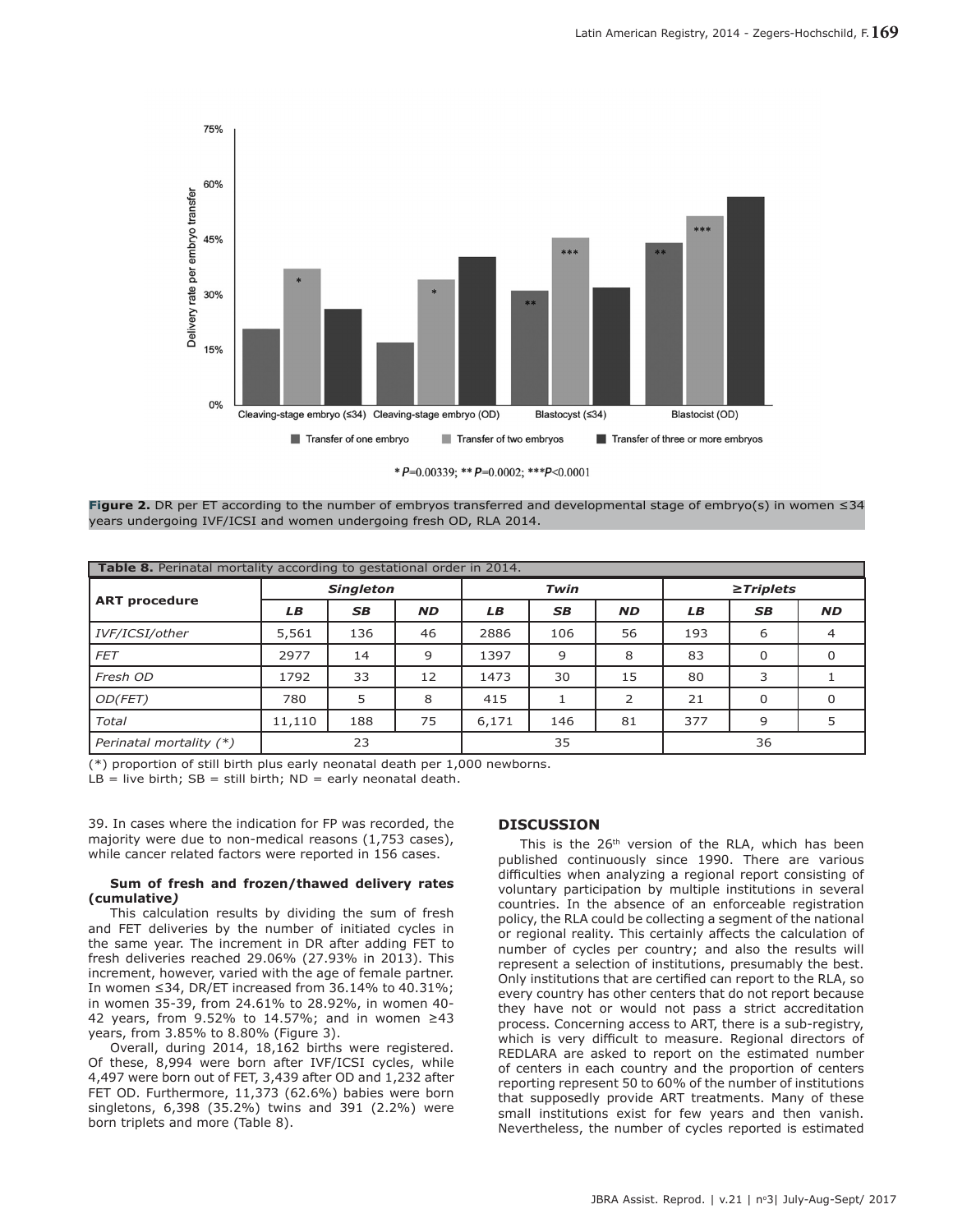



to include more than 80% of treatments provided in the region because the vast majority of well-established and large institutions report to RLA. Therefore, the magnitude of under estimation in availability is thought to be small.

In this version, we found a 16% rise in the number of initiated cycles compared with the previous report. Nevertheless, access to ART remains very low (116 initiated cycles/million population), compared with 1000 to 2500 cycles per million population found in many European countries (Dyer *et al.*, 2016). It is worth mentioning that Argentina is the frst country in Latin America to have a law providing universal access to infertility treatment (Ministerio de Justicia y Derechos Humanos de Argentina, 2013) and correspondingly is the country with the highest number of ART cycles per million population; followed by Chile and Uruguay. Uruguay is the second country with a law recognizing universal access to ART treatment (Poder Legislativo, República Oriental del Uruguay, 2013), we will probably see its impact in access in future report.

Overall, the rise in the number of initiated cycles resulted mostly by an increase in FET and OD cycles. The increase in FET cycles is in part associated with a higher proportion of cycles with total embryo cryopreservation and an increase in the proportion of SET, when compared with 2013 (Zegers-Hochschild *et al.*, 2016;b).

The delivery rate per OPU, after removing all cases with total freezing, for IVF (27.4%) and ICSI (25.05%) is comparable to 26.9% delivery rate per OPU for IVF/ICSI published by the US (CDC, 2016); and to 21.9% and 20.1% delivery per OPU, in IVF and ICSI, reported by the European Monitoring Consortium EIM (European IVF-Monitoring Consortium (EIM) for the European Society of Human Reproduction and Embryology (ESHRE) *et al*., 2016). It is not clear however, if the US data and the European data excludes cases with total freezing. In any case, the main issue still is the mean number of embryos transferred which is higher in centres reporting to the RLA than the majority of centres reporting to the EIM.

In general, reproductive efficiency measured as the chance of becoming pregnant after a treatment cycle, is very much infuenced by the number of embryos, stage of embryo

development at transfer and the health of the woman. Our data show that irrespective of the age of recipient, the transfer of blastocysts generated from healthy donors (OD) produce better outcome than blastocysts generated from similarly young women treated for infertility.

Although the mean number of embryos transferred has diminished over time, in case of IVF/ICSI, from 2.40 in 2010 to 2.06 in 2014, the numbers are still higher than in most western European countries. The proportion of SET and DET has increased, from 13.0 % and 45.2% in 2010 to 18.25% and 60.05% in 2014, respectively (Zegers-Hochschild *et al.*, 2012). Even in the presence of these auspicious improvements, young patients (i.e. under 35 years) with good prognosis treated with IVF/ICSI, and patients undergoing fresh OD, receive three or more embryos in 14.22% and 22.41% of ET respectively, which accounts for the high rate of multiple births, especially high order multiples.

As expected, multiple delivery rate was associated with an increase in the risk of perinatal death. Given that the majority of ART procedures are funded by the patient, the current explanation for transferring more embryos is the hope to improve the outcome of any given cycle in its frst attempt. Recently, we have shown - using RLA´s data, that the transfer of more than two embryos is not associated with a better outcome; on the contrary, it only increases the number of high-order deliveries (Schwarze & Crosby, 2017). However, the high perinatal mortality is not only associated with multiple births. In the last three years, trends in perinatal mortality have remained high even in singletons. In 2012 and 2013, perinatal mortality rate over 8,331 and 9,987 singleton births was 25.2 per thousand and 29.4 per thousand. It is difficult to interpret whether the drop to 23 per thousand over 11.373 singleton births reported for 2014 refects better perinatal outcome.

Global perinatal mortality for South America, Central America and the Caribbean can be as high as 19, 22 and 31 per thousand respectively; but the populations are quite diferent (Organización Panamericana de La Salud, The Partnership for Maternal Newborn and Child Health, Gobierno de Chile Ministerio de Salud, 2008). On the one hand, the majority of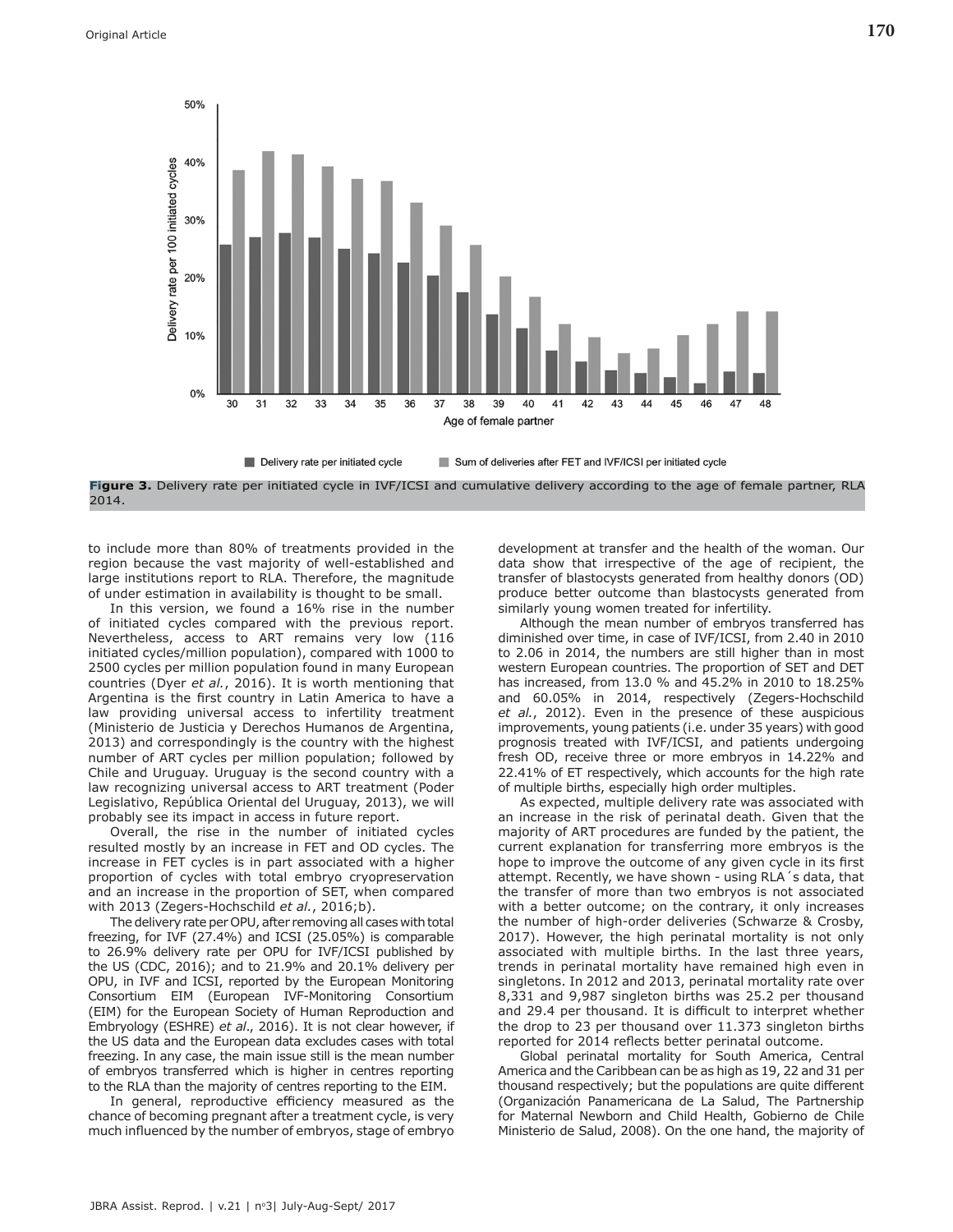births in these regions are in younger but less economically resourceful women; on the other hand, women treated with IVF represent a sub selection of older women capable of affording treatment. In autologous IVF/ICSI, 64.7% of cycles were performed in women ≥35 years and 23.35% were older than 40 years; so in part, the high perinatal mortality can be partly infuenced by an older population. Nevertheless, in general terms, perinatal mortality in births following ART treatments remains higher than in spontaneous pregnancies, and there are reports showing a 70% increase in perinatal death for IVF singletons compared with spontaneous pregnancies (Helmerhorst *et al.*,2004).

In the past 10 years, there has been a systematic efort to decrease the number of embryos transferred and thereby the proportion of high order multiple births. In 2004, 35.4% of all births were twins and 11.2% were triplets and higher. In 2009 the proportion of twins decreased to 33.8% while triplets and more dropped to 5% (Zegers-Hochschild *et al.*, 2011); while in 2014, the birth of twins and high order continues to drop to 20.78% and 0.92%, respectively. Latin America is moving in the right direction and we should pursue in educating both clinicians and patients towards reducing the number of embryos to transfer to a maximum of two embryos, especially in patients with good prognosis.

In conclusion, although we registered an increase in the number of ART cycles every year, access remains low but we expect to see major changes especially in countries such as Argentina and Uruguay with laws providing universal access to ART as part of a reproductive right. It is estimated that many other countries will follow their example, either through laws or other forms of regulation. This facilitated access should be accompanied by a tendency to treat younger women, with a shorter duration of infertility and therefore with higher chances of success when using SET and DET.

## **CONFLICT OF INTERESTS**

No confict of interest have been declared.

#### **Corresponding author:**

Fernando Zegers-Hochschild Oficina del Registro Latino Americano Reproducción Lo Fontecilla 441, Santiago, Chile. E-mail: registro@redlara.com

## **REFERENCES**

Centers for Disease Control and Prevention (CDC), American Society for Reproductive Medicine, Society for Assisted Reproductive Technology. 2014 Assisted Reproductive Technology National Summary Report. Atlanta: US Department of Health and Human Services; 2016

Dyer S, Chambers GM, de Mouzon J, Nygren, KG, Zegers-Hochschild F, Mansour R, Ishihara O, Banker M, Adamson GD. International Committee for Monitoring Assisted Reproductive Technologies world report: Assisted Reproductive Technology 2008, 2009 and 2010. Hum Reprod. 2016;31:1588-609. PMID: 27207175 DOI:10.1093/humrep/dew082

European IVF-Monitoring Consortium (EIM) for the European Society of Human Reproduction and Embryology (ESHRE), Calhaz-Jorge C, de Geyter C, Kupka MS, de Mouzon J, Erb K, Mocanu E, Motrenko T, Scaravelli G, Wyns C, Goossens V. Assisted reproductive technology in Europe, 2012: results generated from European registers by ESHRE. Hum Reprod. 2016;31:1638-52. PMID: 27496943 DOI: 10.1093/humrep/dew151

Helmerhorst FM, Perquin DA, Donker D, Keirse MJ. Perinatal outcome of singletons and twins after assisted conception: a systematic review of controlled studies. BMJ 2004;328:261. PMID: 14742347 DOI: 10.1136/bmj.37957.560278.EE

Ministerio de Justicia y Derechos Humanos de Argentina. Reproduccion Medicamente Asistida Ley 26.862. Acceso integral a los procedimientos y técnicas médicoasistenciales de reproducción médicamente asistida. 2013. Available at: http://servicios.infoleg.gob.ar/ infolegInternet/anexos/215000-219999/216700/norma. htm. Accessed: 10/7/2017.

Organización Panamericana de La Salud, The Partnership for Maternal Newborn and child Health, Gobierno de Chile Ministerio de Salud. Mortalidad Materna y Neonatal en ALC y estrategias de reducción. 2008. Available at: www.who. int/pmnch/activities/sintesis\_situacionmortalidad\_en\_alc. pdf. Accessed: 10/7/2017.

Poder Legislativo, República Oriental del Uruguay. Ley Nº 19.167. Técnicas de Reproducción Humana Asistida. 2013. Available at: https://parlamento.gub.uy/ documentosyleyes/leyes/ley/19167. Accessed: 10/7/2017.

Schwarze JE, Crosby JA. Transfer of more than two embryos, regardless of the age of the female partner, is not beneficial for neither the mothers nor the babies: lessons from the Latin American Registry of Assisted Reproductive Techniques. JBRA Assist Reprod. 2017;21:19-22. PMID: 28333027 DOI: 10.5935/1518-0557.20170006

Zegers-Hochschild F, Adamson GD, de Mouzon J, Ishihara O, Mansour R, Nygren K, Sullivan E, van der Poel S; International Committee for Monitoring Assisted Reproductive Technology; World Health Organization. The International Committee for Monitoring Assisted Reproductive Technology (ICMART) and the World Health Organization (WHO) Revised Glossary on ART Terminology, 2009. Hum Reprod. 2009;24:2683-7. PMID: 19801627 DOI: 10.1093/humrep/dep343

Zegers-Hochschild F, Schwarze JE, Crosby JA, de Souza MCB. Twenty years of assisted reproductive technology (ART) in Latin America. JBRA Assist Reprod. 2011;15:19- 30.

Zegers-Hochschild F, Schwarze JE, Crosby J, Musri C, de Souza MCB. Assisted reproductive technologies in Latin America: The Latin American Registry, 2010. JBRA Assist Reprod. 2012;16:320-8.

Zegers-Hochschild F, Schwarze JE, Crosby JA, Musri C, Urbina MT; Latin American Network of Assisted Reproduction (REDLARA). Assisted reproductive techniques in Latin America: the Latin American Registry, 2013. Reprod Biomed Online. 2016a;32:614- 25. PMID: 26997476 DOI: 10.1016/j.rbmo.2016.02.012

Zegers-Hochschild F, Schwarze JE, Crosby JA, Musri C, Urbina MT; Latin American Network of Assisted Reproduction (REDLARA). Assisted reproductive techniques in Latin America: the Latin American Registry, 2013. JBRA Assist Reprod. 2016b;20:49-58. PMID: 27244761 DOI: 10.5935/1518-0557.20160013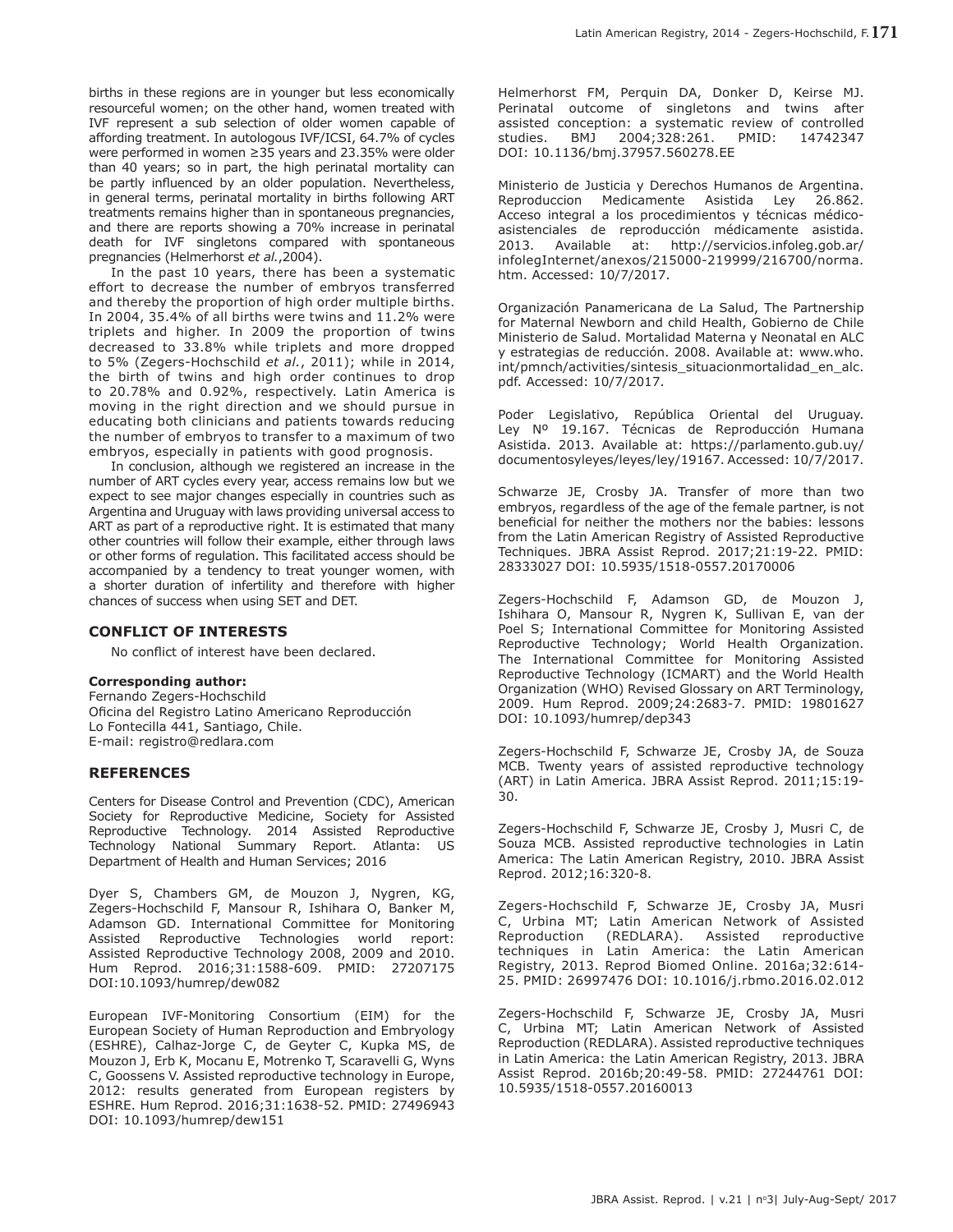| Supplementary Table 1. Centres reporting to Latin America Registry of ART in 2014        |
|------------------------------------------------------------------------------------------|
| <b>ARGENTINA</b>                                                                         |
| • Instituto de Fertilidad Asistida                                                       |
| · Centro de Estudios en Ginecología y Reproducción (CEGYR)                               |
| · Centro de Salud Reproductiva (CER)                                                     |
| · Instituto Tersoglio                                                                    |
| • Centro Integral de Ginecología, Obstetricia y Reproducción (CIGOR)                     |
| • Centro de Investigaciones en Medicina Reproductiva (CIMER)                             |
| · Centro de Medicina Reproductiva Bariloche                                              |
| · Centro de Estudios en Reproducción y Procedimientos de Fertilización Asistida (CRECER) |
| • FECUNDITAS                                                                             |
| • FERTILAB                                                                               |
| • GESTAR                                                                                 |
| · Hospital de Clínicas                                                                   |
| • FECUNDART                                                                              |
| · Instituto de Medicina Reproductiva                                                     |
| · Mater, Medicina Reproductiva                                                           |
| · Nascentis, Medicina Reproductiva                                                       |
| · HALITUS, Instituto Médico                                                              |
| · Instituto Medico de ginecología y Fertilidad PREFER                                    |
| · PREGNA, Medicina Reproductiva                                                          |
| · Programa de asistencia reproductiva PROAR                                              |
| · PROCREARTE                                                                             |
| • Fertilidad San Isidro                                                                  |
| • SEREMAS                                                                                |
| · VITAE, Medicina Reproductiva                                                           |
| <b>BOLIVIA</b>                                                                           |
| • CENALFES                                                                               |
| · Instituto de Salud Reproductiva                                                        |
| · EMBRIOVID, centro integral de reproducción y especialidades médicas                    |
| <b>BRAZIL</b>                                                                            |
| • ANDROLAB, Clinica e Laboratório de Reprodução Humana e Andrologia                      |
|                                                                                          |
| • ANDROFERT, Centro de Referencia em Reprodução Masculina                                |
| · FERTIVITRO, Centro de Reprodução Humana                                                |
| · BIOS, Centro de Medicina Reprodutiva                                                   |
| · Centro de Reprodução Humana de Campinas                                                |
| • Centro de Medicina Reprodutiva                                                         |
| · VIDA, Centro de Fertilidade REDE D'OR                                                  |
| • Clinica FERTWAY                                                                        |
| · NASCER, Medicina Reprodutiva Ltda.                                                     |
| · ORIGINARE, Centro de Investigação e Reprodução Humana                                  |
| · CLINIFERT, Centro de Reprodução Humana                                                 |
| · CONCEPTUS, Centro de Reprodução Assistida de Cear                                      |
| • CONCEBER, Centro de Medicina Reprodutiva                                               |
| • Clinica ORIGEN                                                                         |
| • Clinica Pro-Genesis                                                                    |
| · Centro de Reprodução Humana MONTELEONE                                                 |
| · Fértile Diagnósticos                                                                   |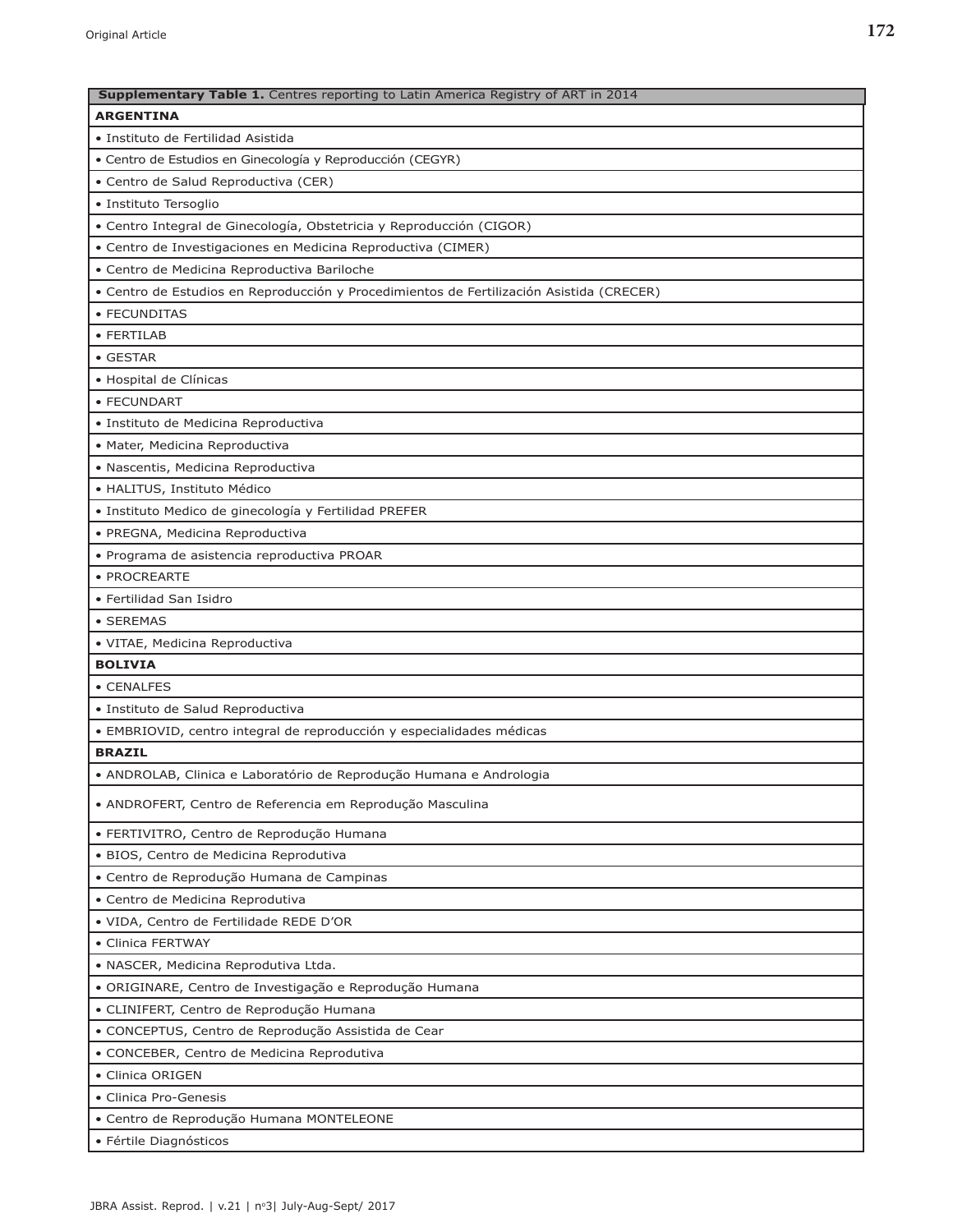| · CEERH, Centro Especializado em Reprodução Humana                                               |
|--------------------------------------------------------------------------------------------------|
| · EMBRYOLIFE, Instituto de Medicina Reprodutiva                                                  |
| • Centro de Reprodução Humana, Endoscopia e Medicina Fetal de Bahia (CENAFERT)                   |
| • Instituto VERHUM                                                                               |
| • Clinica FERTIBABY BH                                                                           |
| · FECUNDA, Reprodução Humana                                                                     |
| • FELICCITA, Instituto de Fertilidade Ltda.                                                      |
| · HUMANA, Medicina Reprodutiva (Ex Centro de Reprodução Assistida FEMINA)                        |
| · FERTILITY, Centro de Fertilização Assistida de Campo Grande                                    |
| · FERTILITY, Centro de Fertilização Assistida                                                    |
| · FERTIL Reprodução Humana                                                                       |
| • REPROFERTY                                                                                     |
| · FERTICLIN, Clínica de Fertilidade Humana                                                       |
| · GENESIS, Centro de Assistência em Reprodução Humana                                            |
| · Clinica Genics, Medicina Reprodutiva e Genômica                                                |
| · FERTIPRAXIS, Centro de Reprodução Humana (Ex Fert. Gin. e Obst. de Barra)                      |
| · GERA, Grupo de endoscopia e Reprodução Assistida                                               |
| · Instituto de Saúde Da Mulher, Cegonha Medicina Reprodutiva                                     |
| • IVI São Paulo, Chedid Grieco S.A.                                                              |
| • HUMANA (PRIMORDIA, Medicina Reprodutiva Huntington RJ)                                         |
| • Hospital de Clínicas de Ribeirão Preto                                                         |
| • HUNTINGTON, Centro de Medicina Reprodutiva                                                     |
| · JULES WHITE, Centro de Medicina Reprodutiva                                                    |
| · IMR, Instituto de Medicina Reprodutiva e Fetal                                                 |
| · Serviço de Reprodução Humana Del Hospital e Maternidade Santa Joana                            |
| · Life Reprodução humana                                                                         |
| · FERTILITAT, Centro de Medicina Reprodutiva                                                     |
| • Clínica MATRIX                                                                                 |
| • Pro-criar Monte Sinaí                                                                          |
| · Centro de Reprodução Humana Nilo Frantz                                                        |
| • Clinica ORIGEN                                                                                 |
| • Clinica PRO-CRIAR, Medicina Reprodutiva                                                        |
| • Clinica PRO NASCER                                                                             |
| · Centro de Reprodução Humana De San Jose de Rio Preto                                           |
| · GENESIS, Centro de Reprodução Humana                                                           |
| · Centro de Reprodução Humana Prof. Franco Junior                                                |
| Centro de Ensino e Pesquisa em Reprodução Assistida (Centro de Rep. Assist. Hospital Da ASA SUL) |
| <b>CHILE</b>                                                                                     |
| · UMR Clínica de la Mujer Antofagasta                                                            |
| • Centro de Estudios Reproductivos (CER)                                                         |
| · Unidad de Medicina Reproductiva, Clínica Alemana                                               |
| · Unidad de Medicina Reproductiva, Clínica las Condes                                            |
| · Unidad de Medicina Reproductiva, Clínica de la Mujer                                           |
| · IVI Santiago de Chile                                                                          |
| · Programa e Fertilización Asistida I.D.I.M.I.                                                   |
| · Clínica Monteblanco                                                                            |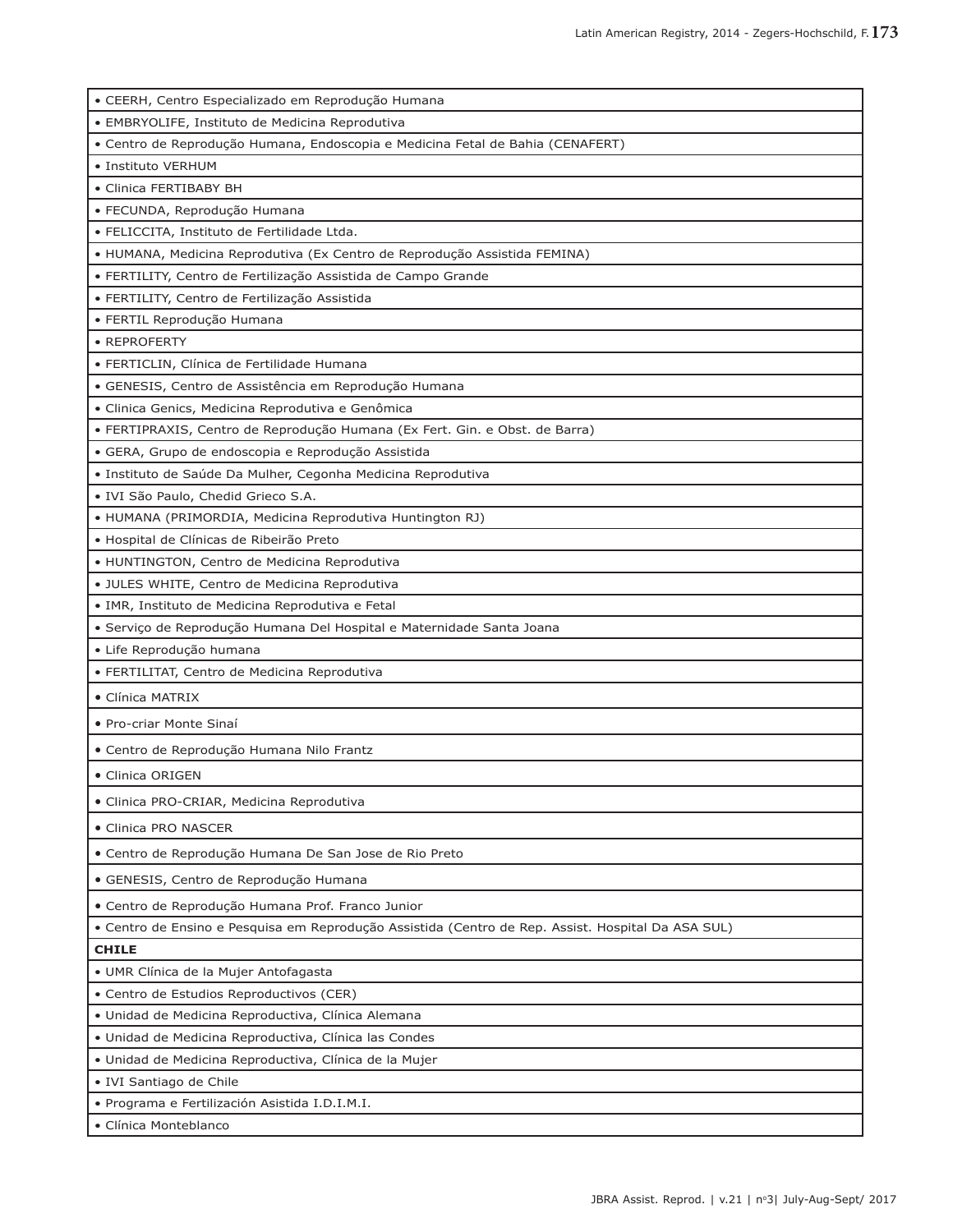| · Centro de Fertilidad y Medicina Reproductiva Concepción S.A.                    |
|-----------------------------------------------------------------------------------|
| <b>COLOMBIA</b>                                                                   |
| • Centro FECUNDAR, Cali                                                           |
| · Unidad de fertilidad del Coutry Itda. CONCEPTUM                                 |
| • Asociados en Fertilidad y Reproducción Humana                                   |
| • FERTIVIDA                                                                       |
| • Centro Médico IMBANACO                                                          |
| · Instituto de Fertilidad Humana S.A.S. (INSER)                                   |
| · IN SER, Instituto Antioqueño de Reproducción                                    |
| • Clinica Machicado SAS                                                           |
| • PROCREAR                                                                        |
| · Unidad de Fertilidad, Procreación Medicamente Asistida                          |
| · Union temporal IN SER eje cafetero                                              |
| <b>ECUADOR</b>                                                                    |
| · Clínica de Medicina Reproductiva BIOGEPA                                        |
| · Centro Ecuatoriano de Reproducción Humana                                       |
| • Clínica INFES                                                                   |
| · Instituto Nacional de Investigación de Fertilidad y Esterilidad (INNAIFEST)     |
| · CONCEBIR, Unidad de Fertilidad y Esterilidad                                    |
| • Unidad de Fertilidad Hospital Alcívar                                           |
| <b>GUATEMALA</b>                                                                  |
| · Centro de Reproducción Humana S.A. (CER)                                        |
| <b>MEXICO</b>                                                                     |
| · Biofertility Center                                                             |
| · Biología de la Reproducción Humana, Cirugía Reproductiva Gin. y Obst. (INSEMER) |
| · Centro de Diagnóstico Ginecológico                                              |
| • CEMAIN                                                                          |
| · Clínica de Biología de la Reproducción                                          |
| • Centro médico nacional 20 de Noviembre del ISSSTE                               |
| · Instituto para el estudio de la Concepción Humana IECH                          |
| • Centro de Reproducción Asistida del Hospital Español (HISPAREP)                 |
| · Centro de Reproducción Asistida del Occidente                                   |
| · Centro de Reproducción Asistida de Saltillo                                     |
| • Centro Universitario de Medicina Reproductiva                                   |
| • CREASIS SC                                                                      |
| · EMBRYOS POLANCO SA de CV                                                        |
| • Fertility Center Cancún                                                         |
| · Ginecología y Reproducción Asistida GYRA                                        |
| · Instituto para el estudio de la concepción humana de Baja California            |
| · Instituto Mexicano de Alta Tecnología Reproductiva S.C. (INMATER)               |
| · Instituto IMER de Tijuana                                                       |
| · Instituto Mexicano de infertilidad                                              |
| • Instituto Médico de la mujer (RED CREA)                                         |
| · Instituto de Ciencias en Reproducción Humana, sede Guadalajara                  |
| · Instituto de Ciencias en Reproducción Humana, sede Matamoros                    |
| · Centro especializado para la atención de la mujer (CEPAM)                       |